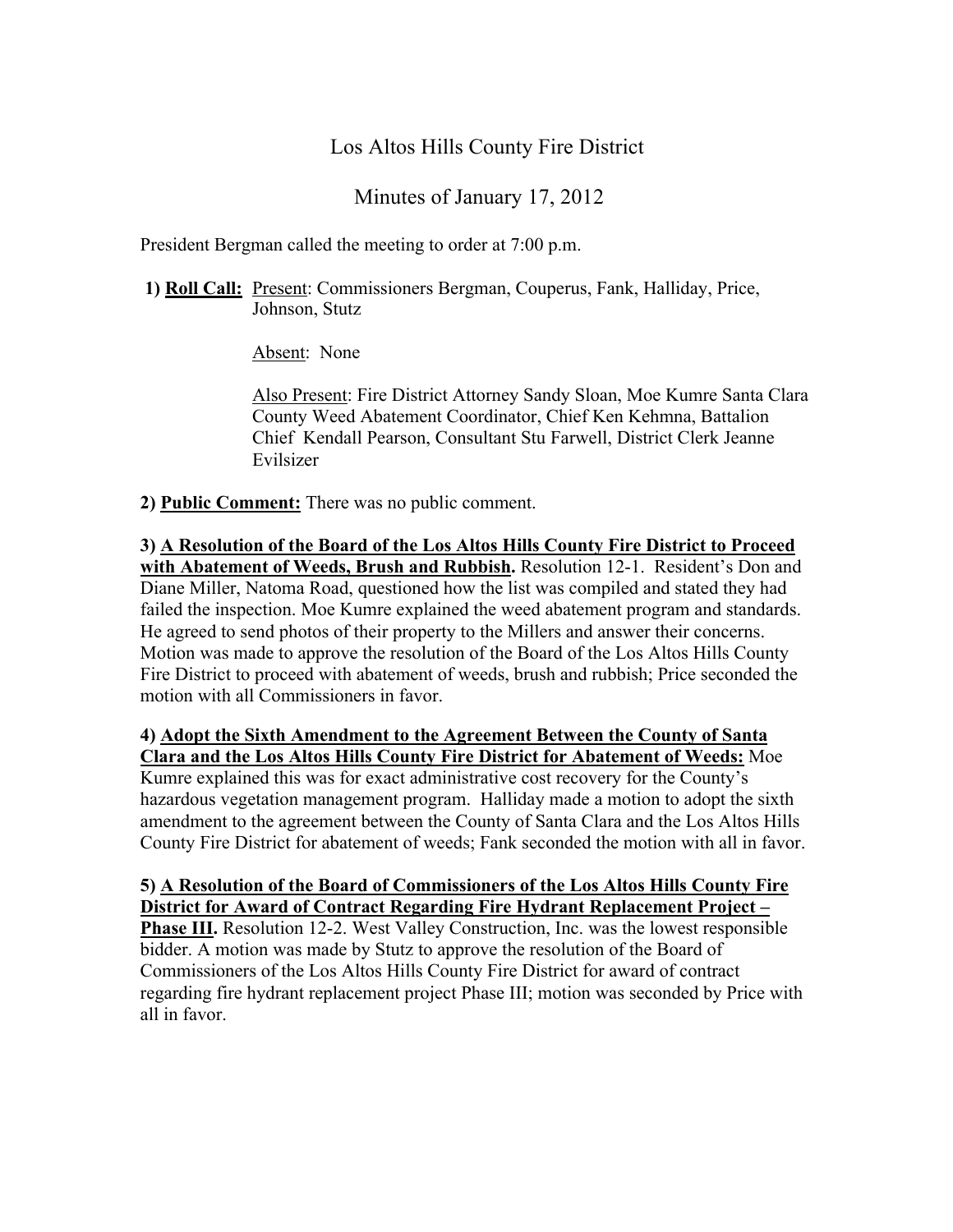## **6) Request for Purchase of CERT Backpacks and Vests for Upcoming CERT**

**Classes.** A motion was made by Halliday to approve the purchase of 100 embroidered CERT vests as well as well as 40 CERT backpacks for a total amount not to exceed \$7,500. The motion was seconded with all Commissioners in favor.

## **7) Formation of Committee to Oversee Updates from the Local Agency Formation**

**Commission.** Price made a motion to form a committee whose responsibility is to oversee LAFCO and any other related changes to District governance; Couperus seconded the motion with all Commissioners in favor except Halliday and Fank opposed. Bergman recommended the new President, Finance Chairman and Price to be on this subcommittee. Sloan stated the subcommittee could have two or three Commissioners as members; less than a quorum.

## **8) Request by Town of Los Altos Hills to have a Member of our Commission Join**

**Town Ad Hoc Committee on Fire Services.** Los Altos Hills City Councilmember Jean Mordo, Finance Committee Chairman Alan Epstein and Finance Committee Member Kjell (Shell) Karlsson were introduced. After discussion, a motion was made to select one Commissioner to be the Fire District representative on the Town's Ad Hoc Committee while they studied the LAFCO issue; Couperus nominated Bergman with advice and consent from Halliday as well; Price seconded the motion with all in favor. Mordo estimated the assignment to last two to three months.

**9) Chief's Reports**: a.) Monthly Reports for October and November, 2011. October and November reports were briefly reviewed by the Chief.

b. Request for Standardized Format for Monthly Reports. The Commission agreed to try the standardized format for the monthly Chief's report.

c. Monthly ESC Reports: November & December 2011. Both reports were briefly reviewed.

d. Update on Rural Metro: Depending on the call concentration it may not be necessary for Rural Metro to be using the El Monte Station; this idea is currently under consideration.

**10) Consultant Reports:** a. Authorization to Proceed with Phase II Fire Flow Upgrade Project at Manuella and Miranda Area. Motion was made by Fank to approve \$113,000 for two water mains to interconnect between Miranda Road and W. Edith on Fremont Road; Price seconded the motion with all in favor.

b. Projects Update. Farwell reviewed the projects update item dated January 1, 2012.

**11) Consent Calendar:** a. Minutes of November 15, 2011. Price moved approval of the November 15, 2011 minutes as submitted; Stutz seconded the motion with all in favor. b. Period 5 Report, November, 2011. Halliday moved that Period 5 Report for November, 2011 be approved as submitted; the motion was seconded with all in favor. c. Period 6 Report, December, 2011. Price moved that Period 6 Report be approved as submitted; Halliday seconded the motion with all in favor.